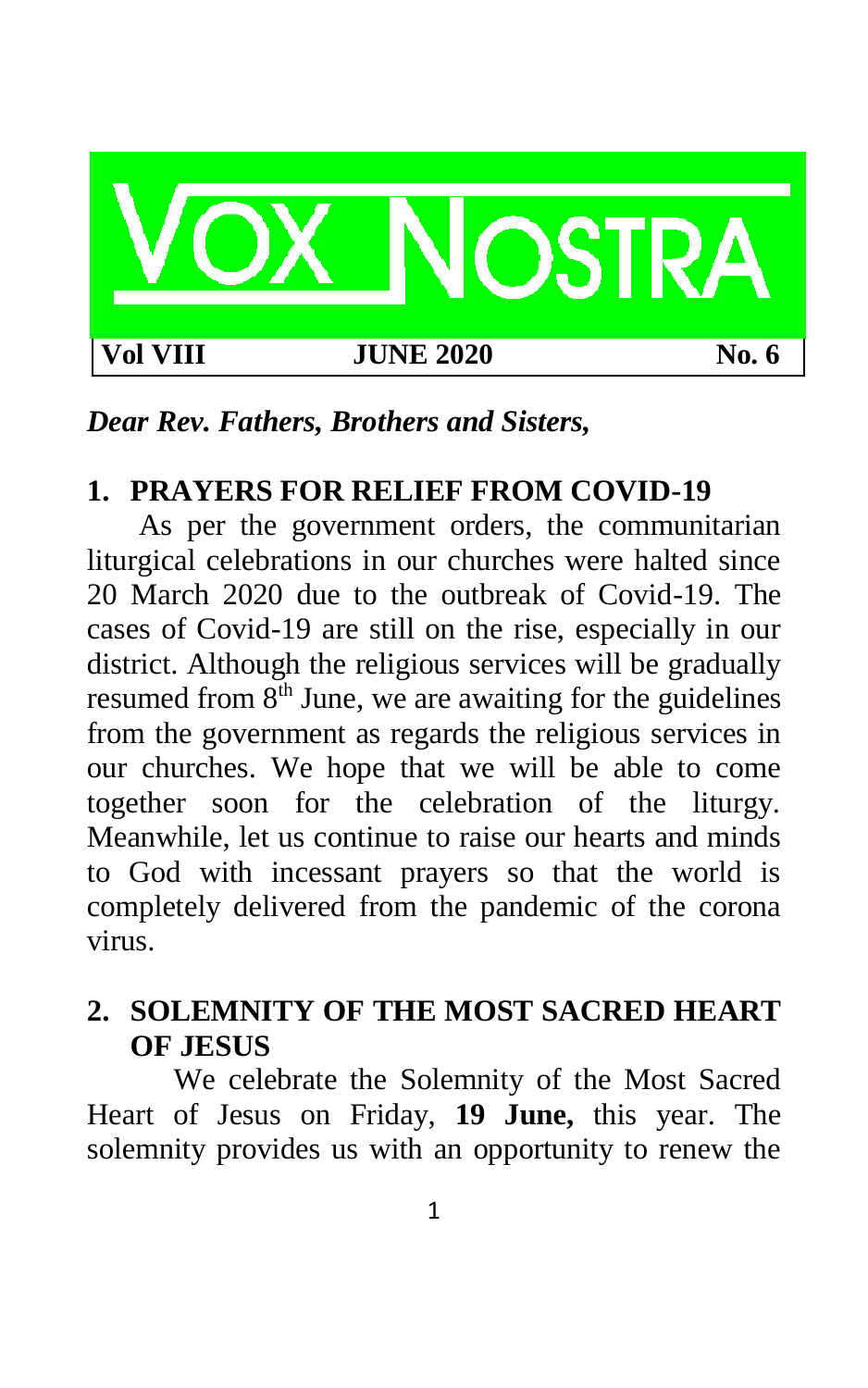devotion to the Sacred Heart among our faithful. The heart of Jesus is viewed as the symbol of God's boundless and passionate love for mankind. It has widespread popularity among the faithful. The transcendent dignity of its object gives a place of high honor to this devotion among the numerous devotions which the Spirit of God has raised up and fostered in the Church. I exhort the parish priests to organize the devotion to the Sacred Heart of Jesus, especially praying the Rosary of Divine Mercy, in the month of June.

The Congregation for the Clergy has declared this day as the **World Day of Prayer for the Sanctification of Priests**. Let us remember to pray for all priests, especially those serving in our Diocese, that they may experience the merciful love of Jesus through his Sacred Heart and impart the same to those entrusted to their pastoral care.

# **3. LAITY SUNDAY**

The CCBI Commission for the Laity has proposed to celebrate **Sunday, 21 June 2020,** as the **Laity Sunday**. St Thomas More is the Patron of the laity whose feast will be celebrated on 22 June this year. Let us affirm the role and mission of the laity in our local church and also encourage them to be active participants in the Church and society, and pray for their welfare.

# **4. PROGRAMMES IN JUNE 2020**

Since there is lockdown in our State, all scheduled programmes for the month of June 2020 stand cancelled.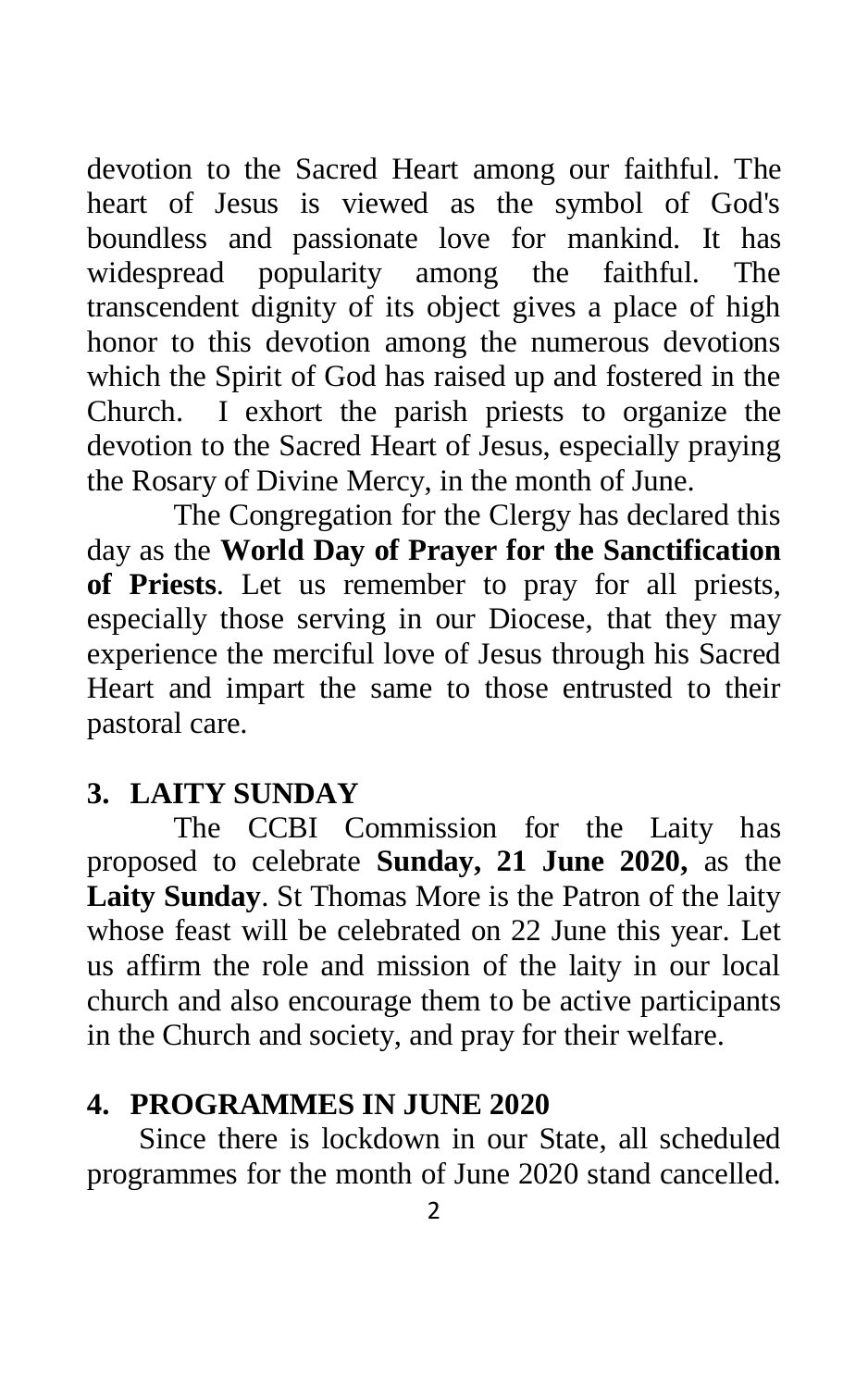All these programmes may be rescheduled after the situation permits us to hold them.

#### **5. FINANCE MANUAL**

The revised and updated Finance Manual for our Diocese is printed and published and is now available with the Procurator, Mr Marshal D'Souza. Kindly purchase a copy of the same at Rs 60/-, follow the guidelines given therein and accordingly maintain the accounts of your parish/institution.

#### **6. DIGITALIZATION OF PARISHES**

In October 2019, we had asked to start the process of digitalization of the records of our parishes with the help of Fr Evan Gomes, SVD (Cell: 9482185327). I appreciate the parish priests who took keen interest in the digitization and have completed most of the work in this regard. Since the lockdown provides us with a lot of time at our disposal, I request the parish priests who have not yet begun this process to start the digitalization of the records of their parish and complete it as early as possible. As we have understood now, digitalization came handy for our communication during lockdown and we believe that it would be in use for a long time because of the social-distancing required in the scenario of Covid-19.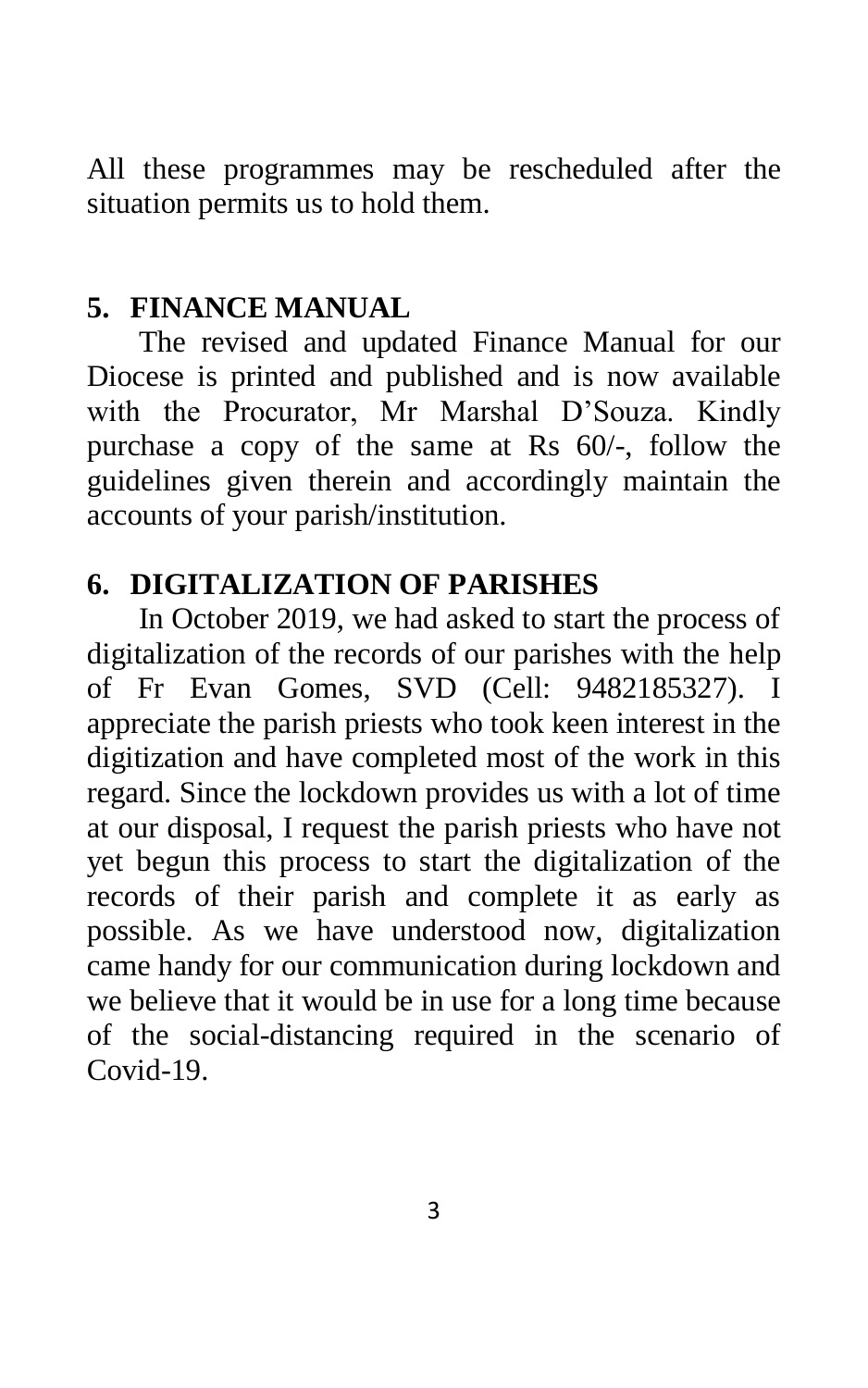### **7. YEAR OF LAUDATO SI**

On 24 May 2020, the fifth anniversary of the publication of 'Laudato Si' encyclical, Pope Francis announced a year-long reflection on this encyclical saying "I sought to draw attention to the cry of the earth and of the poor." The 'Laudato Si Year', begun on the same day, would conclude on 24 May 2021. This year of reflection will be held "thanks to an initiative" of the Dicastery for Promoting Integral Human Development. Pope also introduced a prayer for this year, saying, "It would be beautiful to say this prayer" and invited "all persons of good will to adhere to this, to take care of our common home and of our most fragile brothers and sisters." The English and Konkani text of the prayer is given as annexure 1.

### **8. THANKS, AND WELCOME**

During these months, many Religious, Priests and Sisters working in our Diocese move out on transfers. They have worked in our parishes, taught in our schools, served in hospitals and health care centres caring for the sick, advocated for the poor, bringing the Gospel message of hope to them. We are happy that all of them have rendered their dedicated and valuable services to us in the Diocese. Hence, on behalf of all of you, I wish to express my sincere thanks to them for their charity and faith, the contribution of their holiness and their service in the local Church. May God sustain them in His peace and give them strength to continue His mission in their new locations. It is also, with great joy, I accord a warm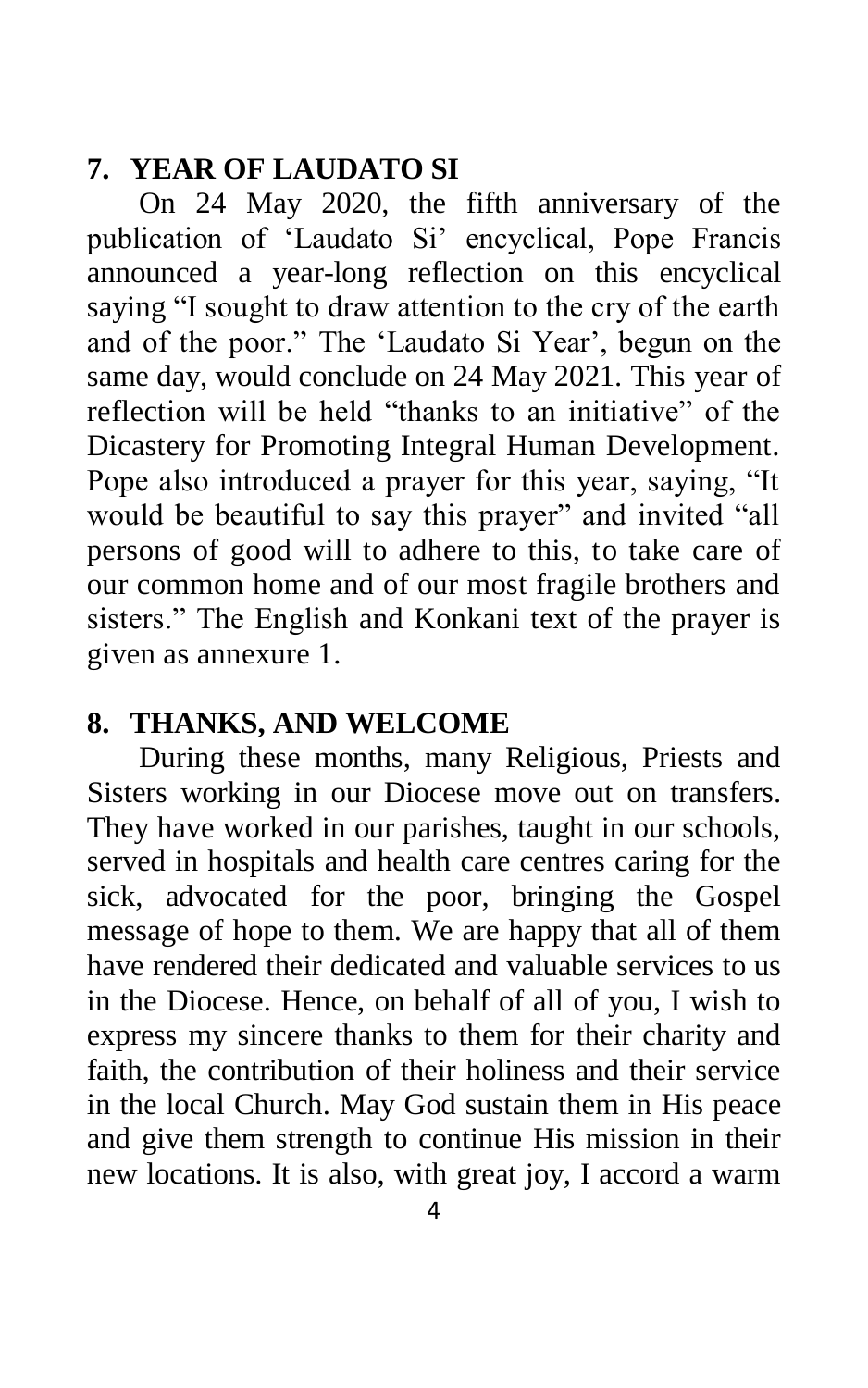welcome to the religious priests and sisters who have been assigned to work in our Diocese. We wish them a comfortable stay and fruitful ministry in our Diocese.

## **9. PRAYER FOR RAIN**

With the arrival of the month of June, we look forward to adequate rain so that we have respite from the scorching heat, have sufficient potable water and that our farmers may begin their agricultural activities. Only God is our hope who can send us rain on time. Therefore, I request you, all, to offer special prayers so that God may bless us with sufficient rain. Please include a prayer for rain in the prayers of the faithful during Mass on Sundays.

## **10. TRANSFERS**

Rev. Fr Stany Rodrigues, Designate Director, St Joseph's Agricultural Colony, Belve, is back to Mangalore Diocese w.e.f. 01.04.2020.

Rev. Fr Lancy Fernandes, SJ, Headmaster, Milagres English Medium School, Kallianpur, is back to the province w.e.f. 10.05.2020

Rev. Fr Vincent Lobo, until now on leave, is Director of St Joseph's Agricultural Colony, Belve, w.e.f. 15.05.2020.

Rev. Fr Denis D'Souza, Director, St Joseph's Agricultural Colony, Belve, is Parish Priest, Parapady, w.e.f. 16.05.2020.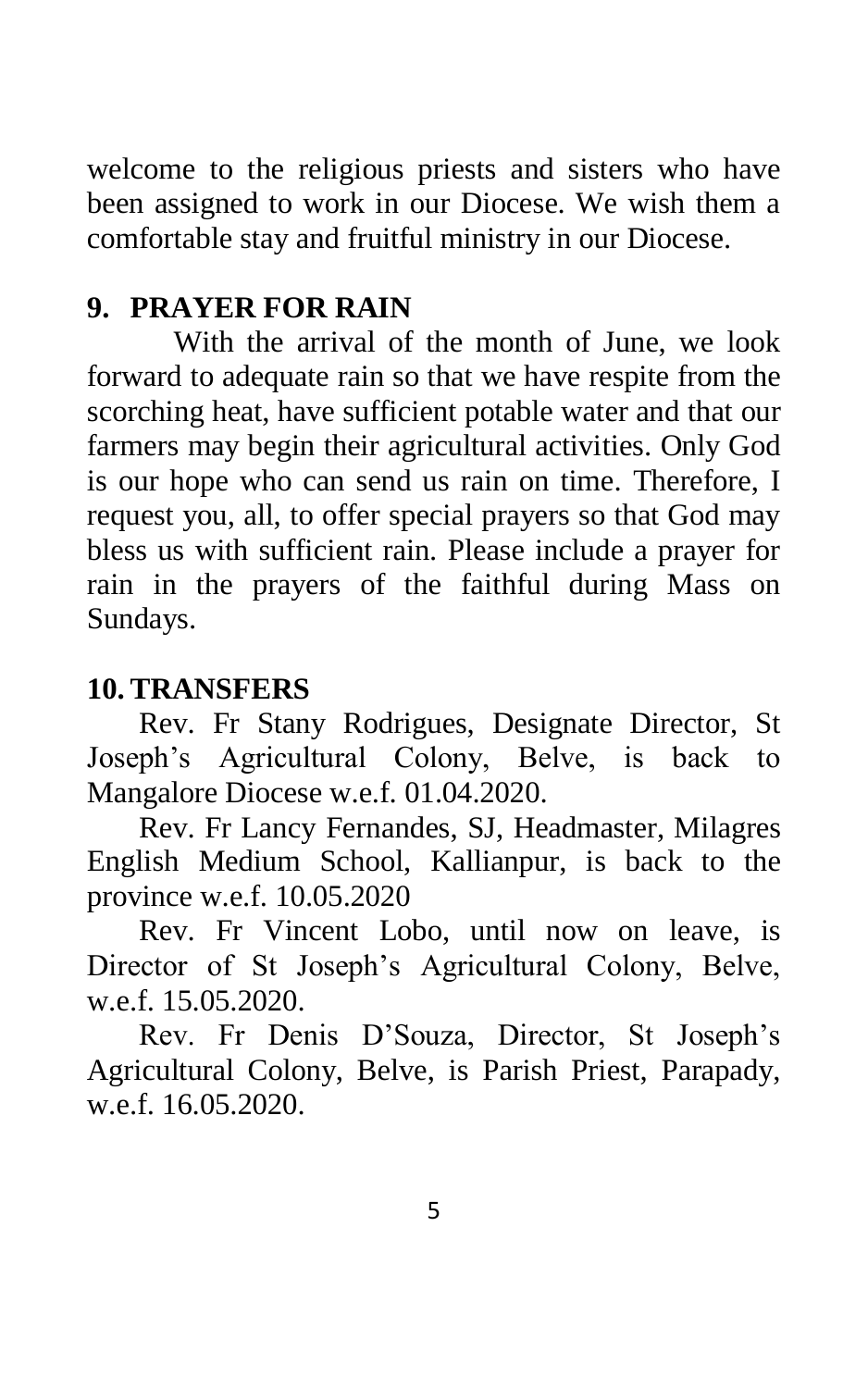Rev. Fr Jerald Sandeep D'Mello, Parochial Administrator, Parapady, is Administrator, Regional Propaedeutic Seminary, Jeppu, w.e.f. 15.05.2020.

Rev. Fr Clany D'Souza, Asst, Kallianpur-Mount Rosary, Santhekatte, is back to Mangalore Diocese w.e.f. 30.05.2020.

\_\_\_\_\_\_\_\_\_\_\_\_\_\_\_\_\_

Yours sincerely in Christ,

 $+$  $\sqrt{\mathscr{C}^{bbo}}$ 

+ Gerald Isaac Lobo Bishop of Udupi